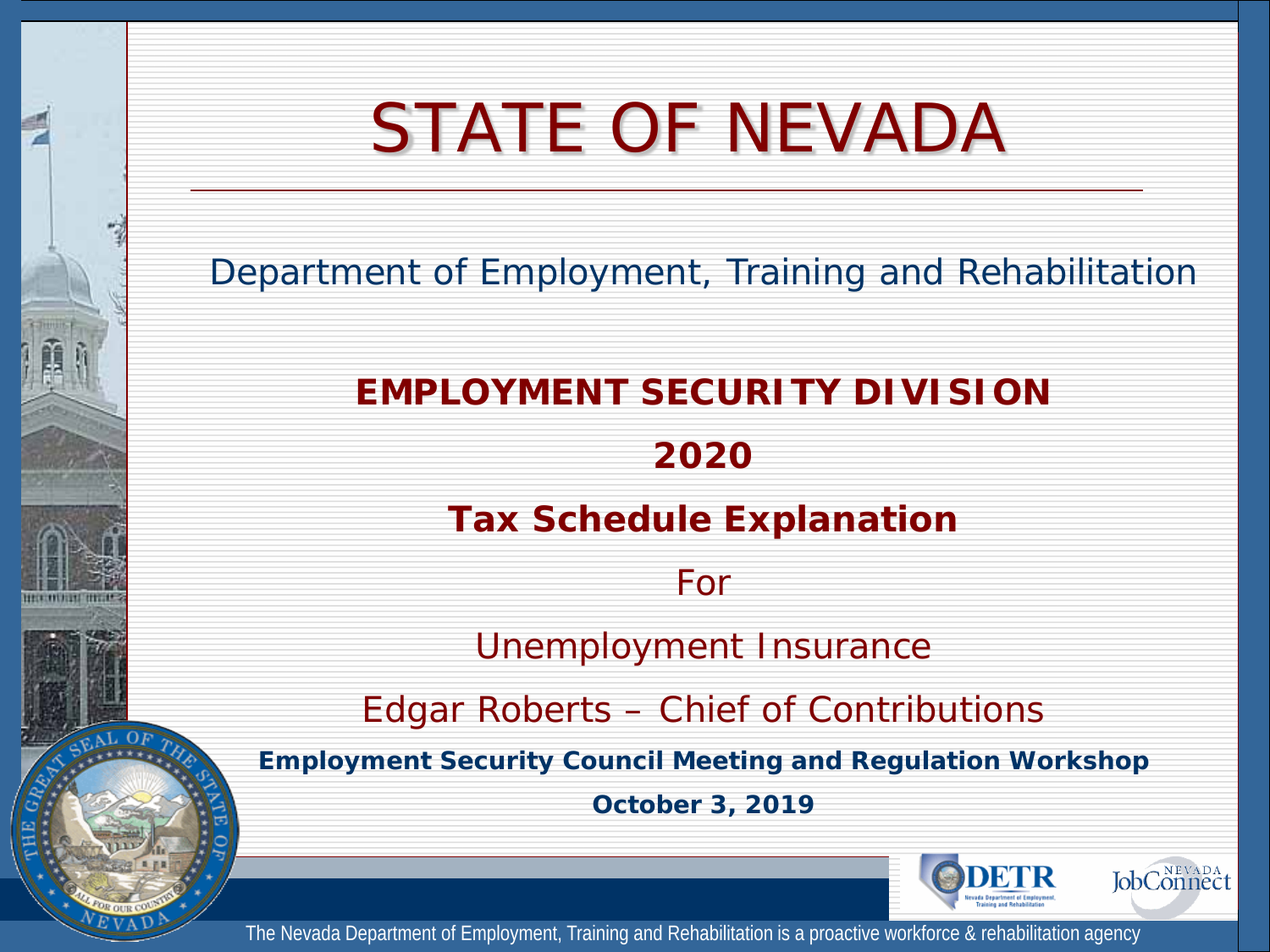### Employment Security Council

**Q** ESD Administrator sets the tax rates each year by adopting a regulation. (NRS 612.550.5)

**Q** The role of the Employment Security Council is to recommend a change in the contribution rate whenever it becomes necessary to protect the solvency of the Unemployment Compensation Fund. (NRS 612.310)



2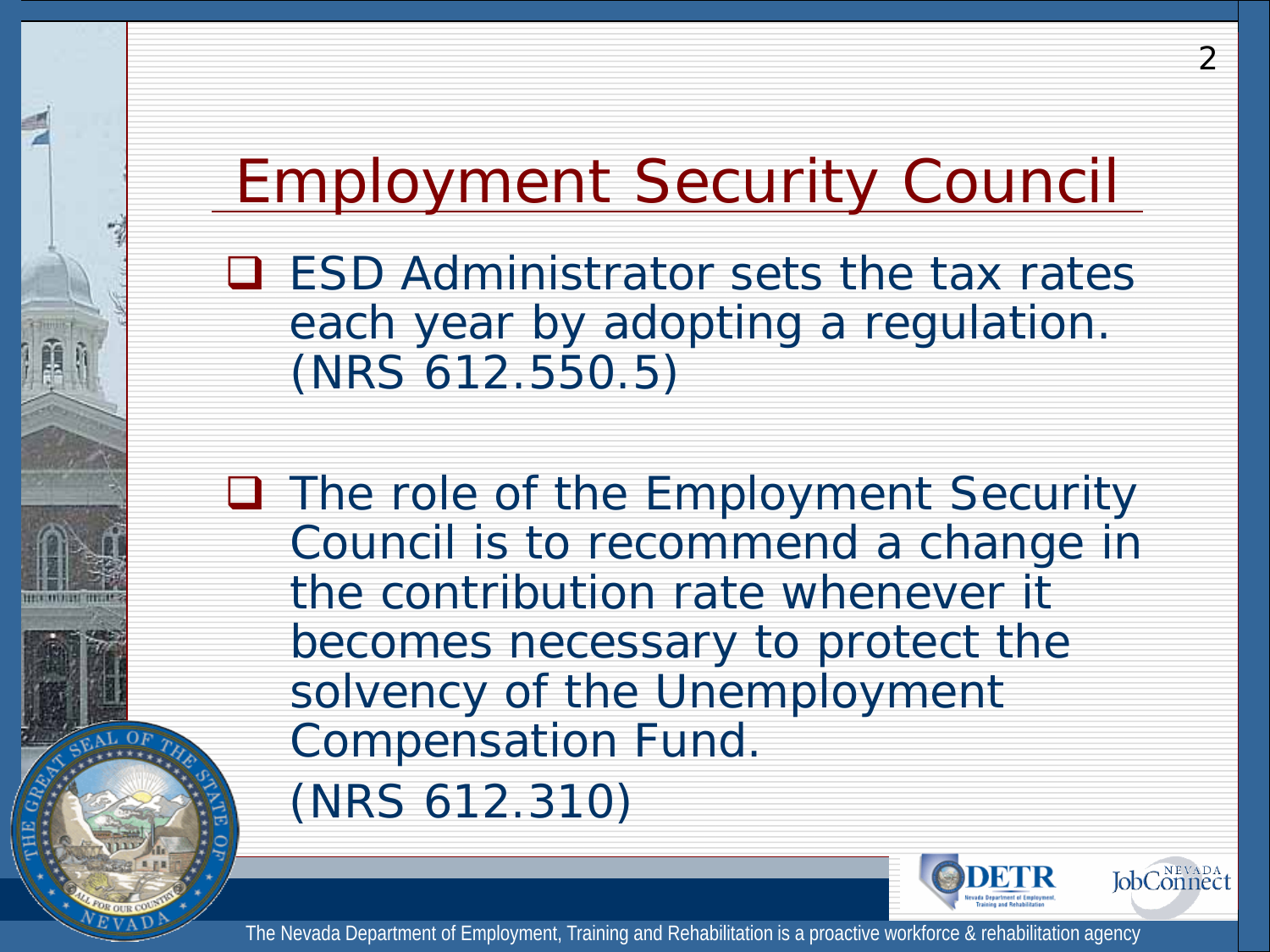## Regulatory Process

□ October 3, 2019 – Employment Security Council Meeting and Regulation Workshop held to provide a recommendation for the 2020 tax schedule to ESD Administrator

- □ ESD will submit a proposed regulation to LCB for approval
- □ October 23, 2019 Small Business Workshop

D December 5, 2019 – Public Hearing Adoption of annual regulation (NAC 612.270) by December 31, 2019





3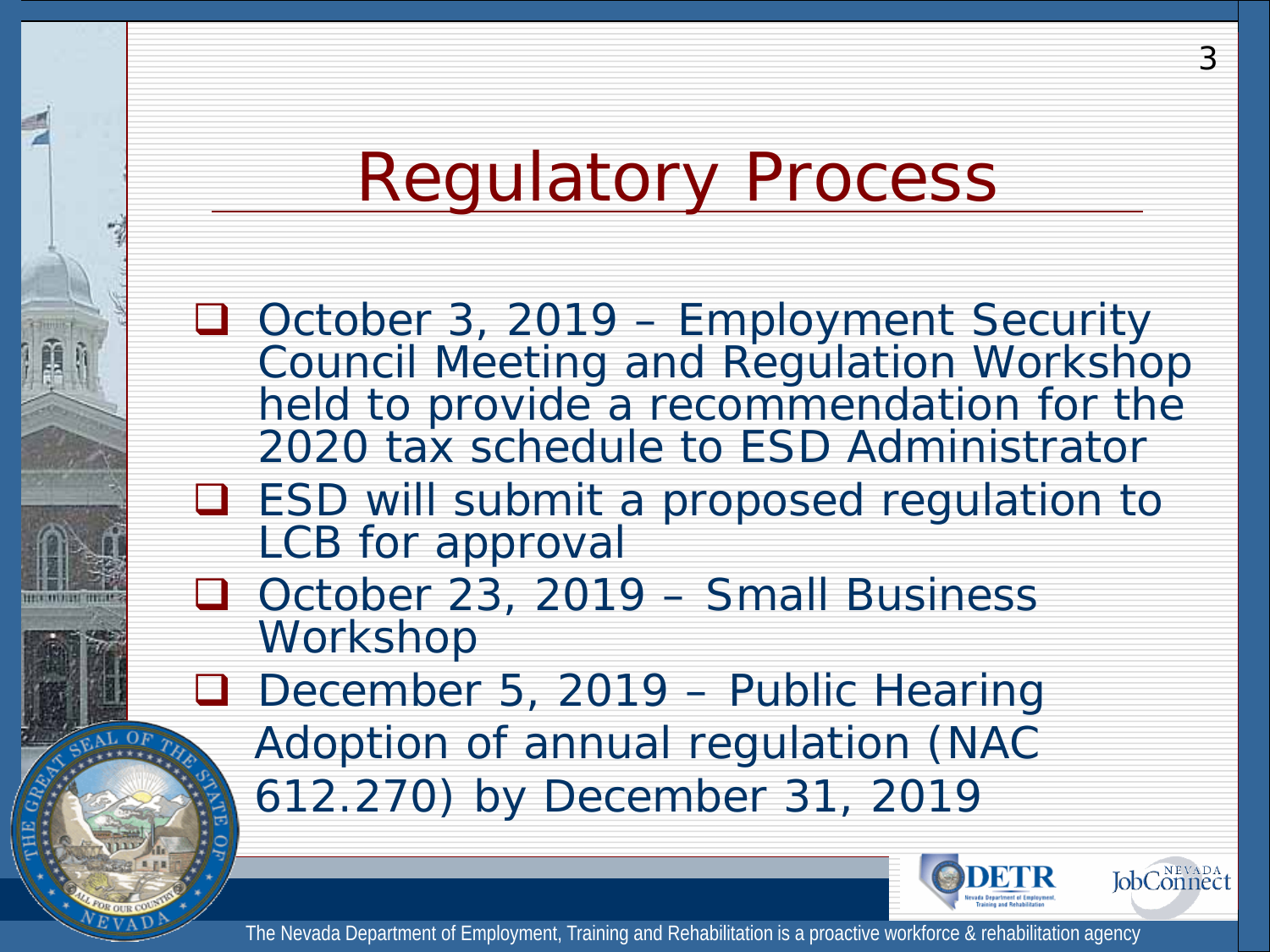#### FEDERAL UNEMPLOYMENT TAX = FUTA

 **FUTA imposes a federal payroll tax on all employers of 6.0% of each employee's wages, up to \$7,000 (\$420 per year)**

 **Employers receive a credit of 5.4%, if the employer participates in a state unemployment program approved by the U.S. Secretary of Labor**

 **Net cost under normal circumstances is 0.6% X \$7,000 = \$42 per employee**

 **State UI programs perform a certification process with the IRS to validate SUTA payments for FUTA credits.** 



4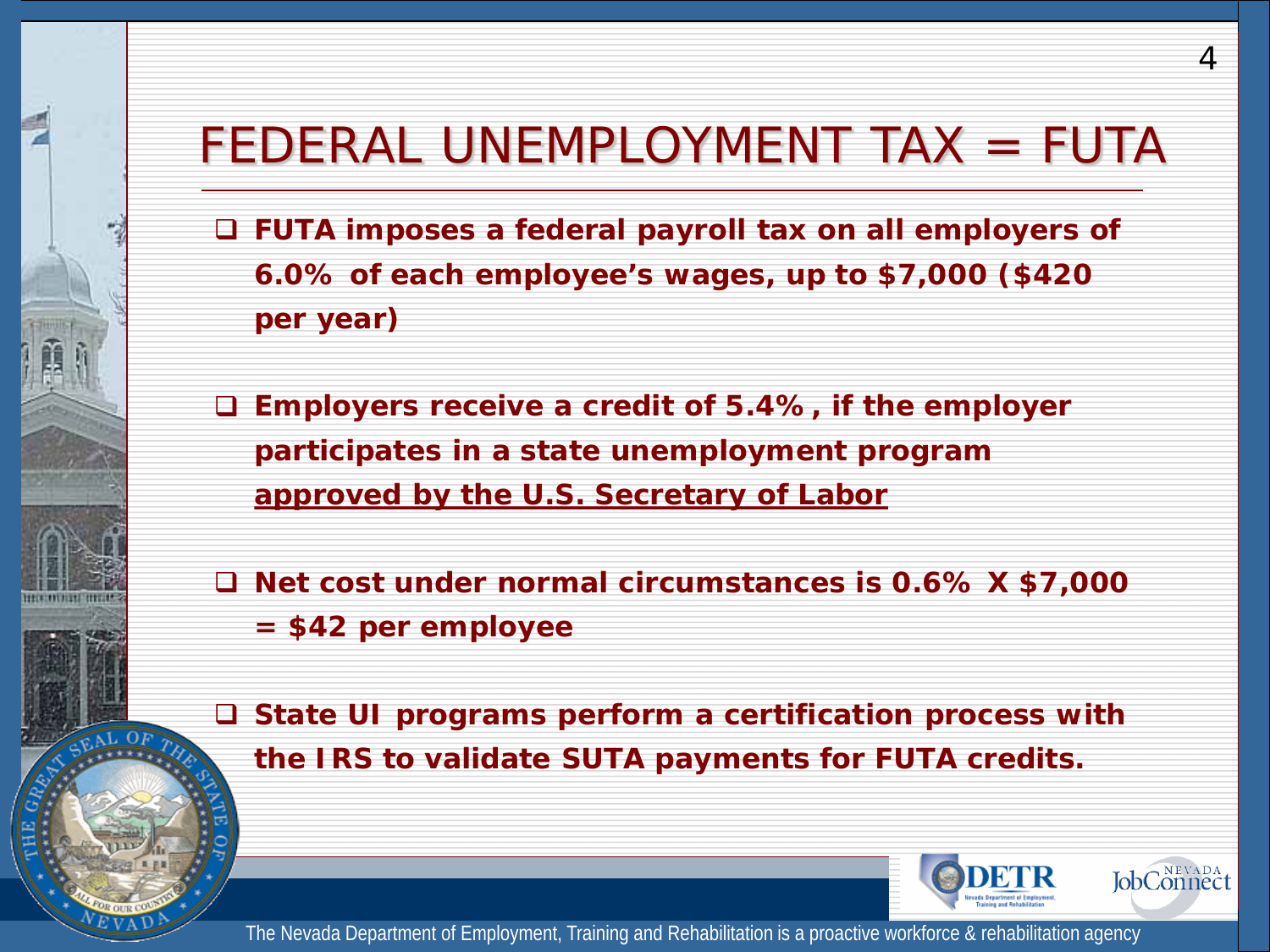#### STATE UNEMPLOYMENT TAX = SUTA

#### **THE ONLY PURPOSE OF THE STATE TAX IS TO PAY UNEMPLOYMENT BENEFITS. ANY OTHER USE IS PROHIBITED.**

**Paid entirely by employers.** 

 **Tax rates vary based on the employer's previous experience with unemployment.**

**Funds must be deposited with the U.S. Treasury.**



5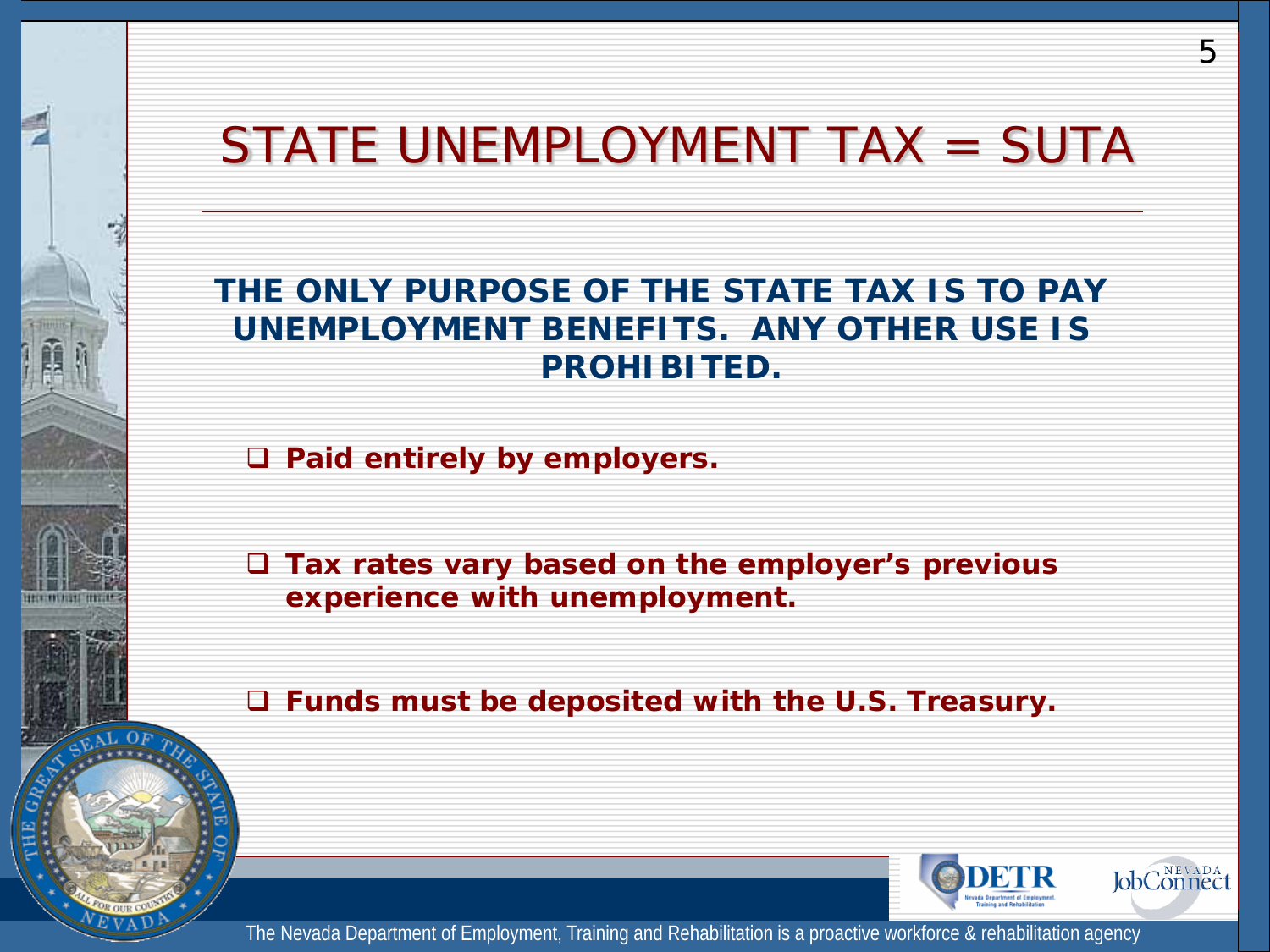## Experience Rating System

 **NEW EMPLOYER RATE 2.95% of Taxable Wages**

 **ANNUAL TAXABLE WAGE BASE 2017 - \$29,500 2018 - \$30,500 2019 - \$31,200 2020 - \$32,500**

 **EXPERIENCE RATING 3½ to 4 YEARS**



6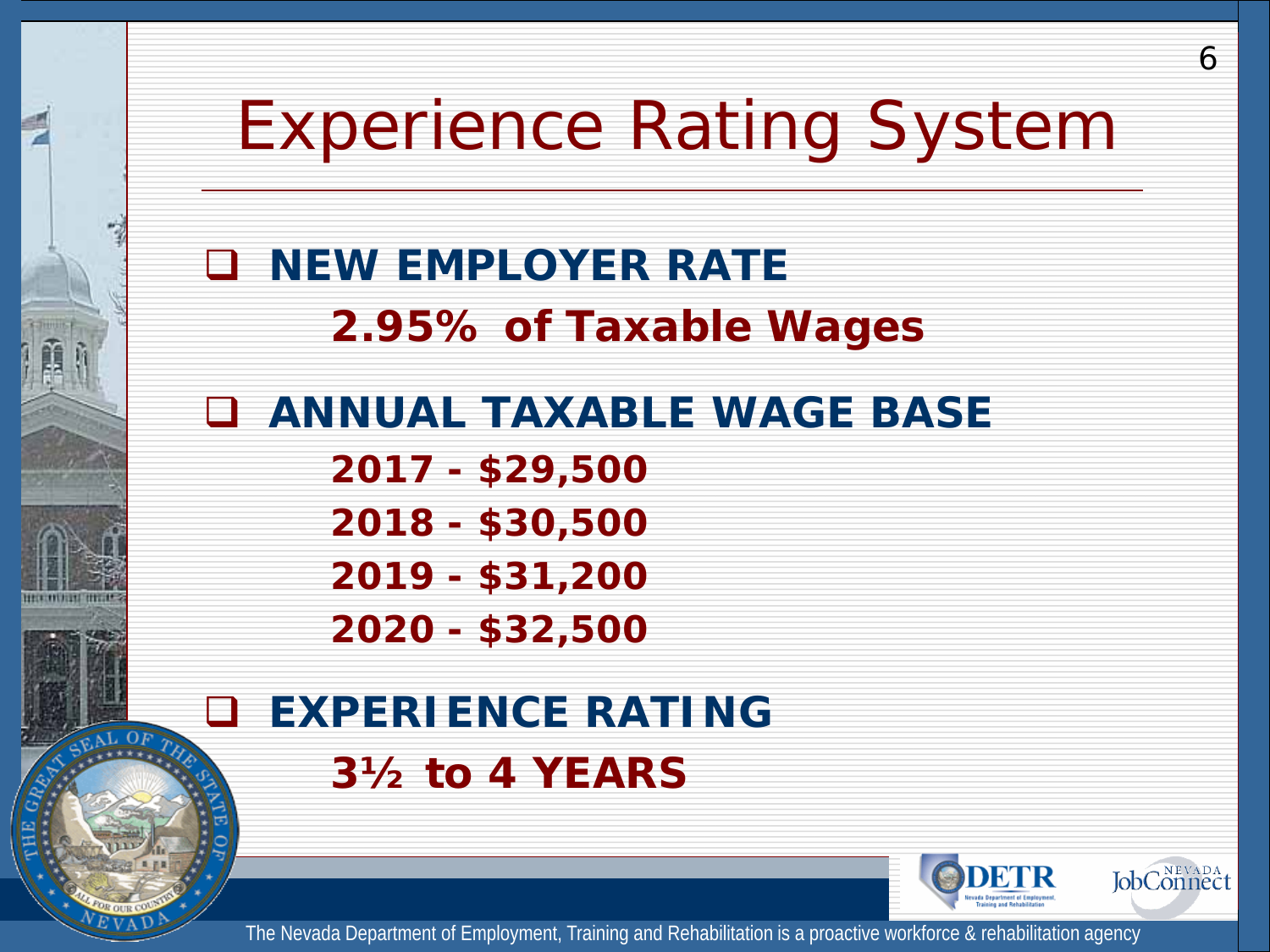# Eligible Employer Rates

Ĥ

<u>HER MULHE MELLE</u>

**GAL OF** 

| <b>Rate Class</b> | Rate | 2019 Maximum Cost                             | 2020 Maximum Cost      |  |  |  |
|-------------------|------|-----------------------------------------------|------------------------|--|--|--|
|                   |      | Per Employee                                  | Per Employee           |  |  |  |
|                   |      | Taxable Limit \$31,200                        | Taxable Limit \$32,500 |  |  |  |
|                   |      |                                               |                        |  |  |  |
|                   |      | 18  5.40%\$1,684.80\$1,755.00                 |                        |  |  |  |
|                   |      |                                               |                        |  |  |  |
|                   |      | 16  4.75%\$1,482.00\$1,543.75                 |                        |  |  |  |
|                   |      | 15. 4.45% \$1,388.40 \$1,446.25               |                        |  |  |  |
|                   |      | 14  4.15%\$1,294.80\$1,348.75                 |                        |  |  |  |
|                   |      |                                               |                        |  |  |  |
|                   |      |                                               |                        |  |  |  |
|                   |      | 11  3.25%\$1,014.00\$1,056.25                 |                        |  |  |  |
|                   |      | 10  2.95%\$ 920.40\$ 958.75                   |                        |  |  |  |
|                   |      | 9  2.65%\$ 826.80\$ 861.25                    |                        |  |  |  |
|                   |      | 8  2.35%\$ 733.20\$ 763.75                    |                        |  |  |  |
|                   |      | 7  2.05%\$ 639.60\$ 666.25                    |                        |  |  |  |
|                   |      | $6$ 1.75%\$ 546.00\$ 568.75                   |                        |  |  |  |
|                   |      | 5  1.45%\$ 452.40\$ 471.25                    |                        |  |  |  |
|                   |      |                                               | 358.80\$ 373.75        |  |  |  |
|                   |      | 3  0.85%\$ 265.20\$ 276.25                    |                        |  |  |  |
|                   |      |                                               |                        |  |  |  |
|                   |      | $1$ ……………… 0.25%…………………\$  78.00……………………………\$ | 81.25                  |  |  |  |
|                   |      |                                               |                        |  |  |  |



7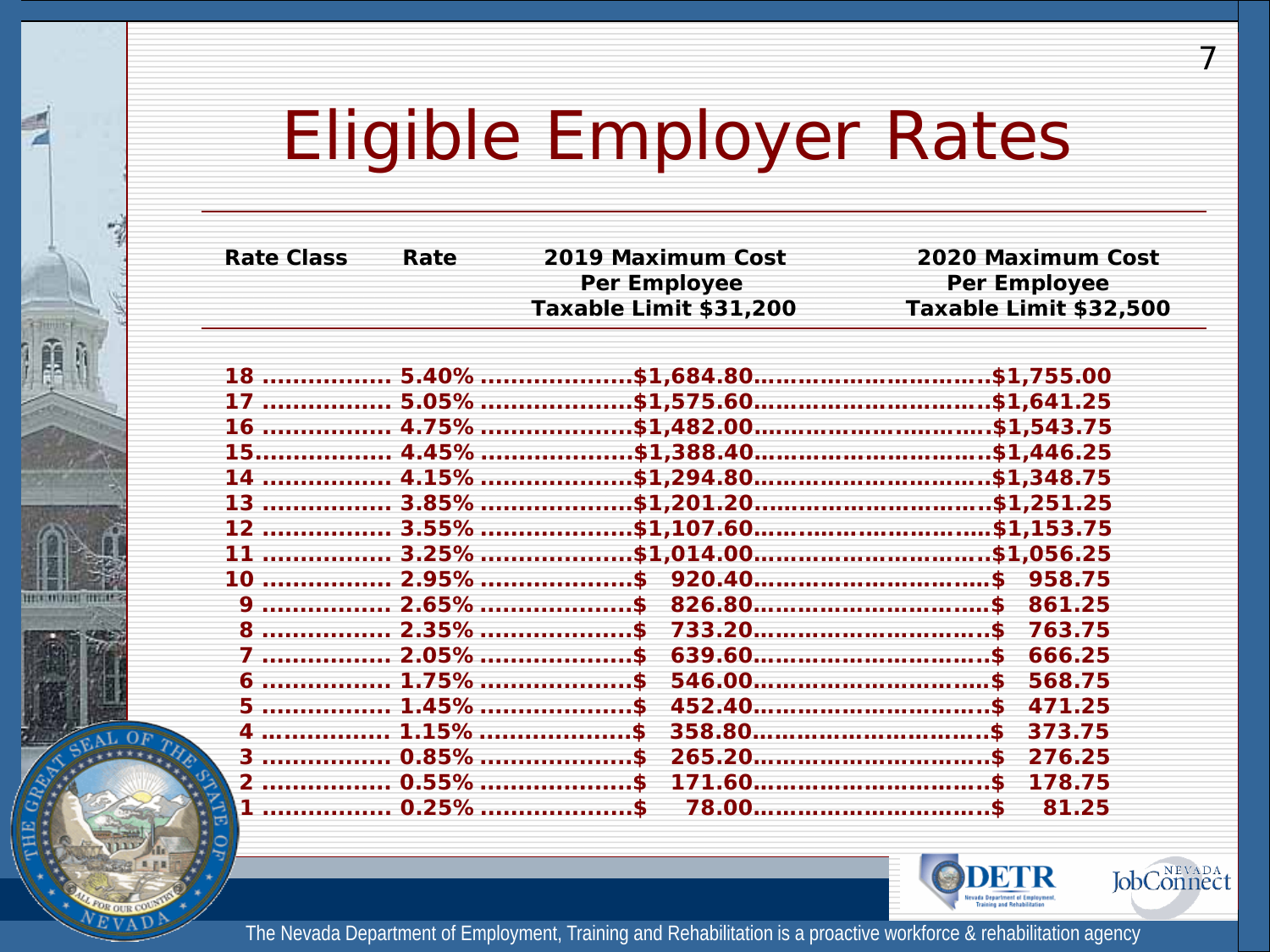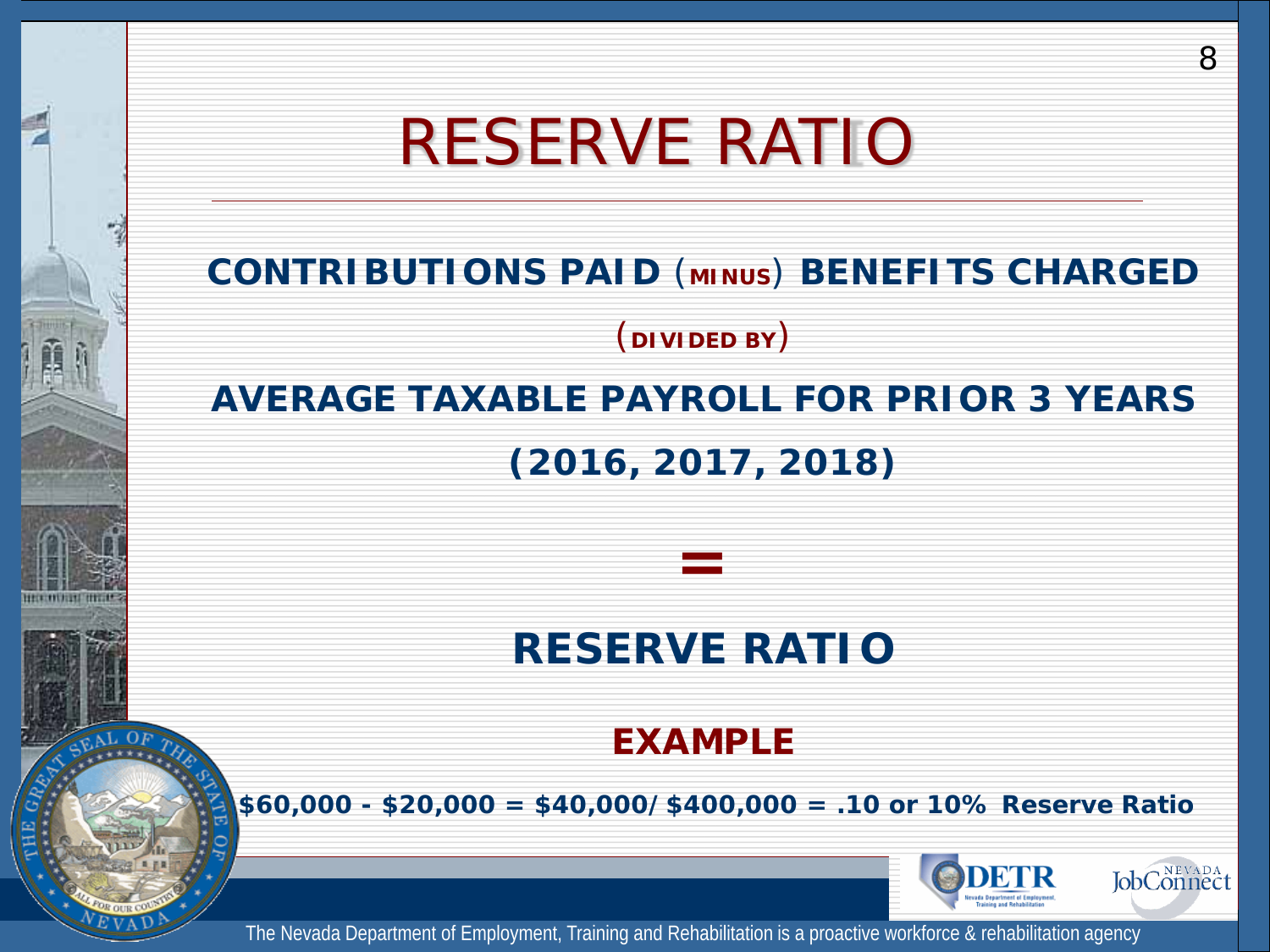### Setting the Annual Rate **Schedule**

□ Solvency of the state UI Trust Fund is measured on September 30<sup>th</sup>

- **Q** Projections are calculated for the next calendar year
	- **Q** Number of active employers
	- **Q** Amount of taxable payroll
	- Amount of state UI benefits that will be paid
	- **Q** Estimated revenues required for benefit payouts and trust fund solvency in the next calendar year
	- **Q** Optional schedules are developed with variable average tax rates and revenue projections



 $\mathsf Q$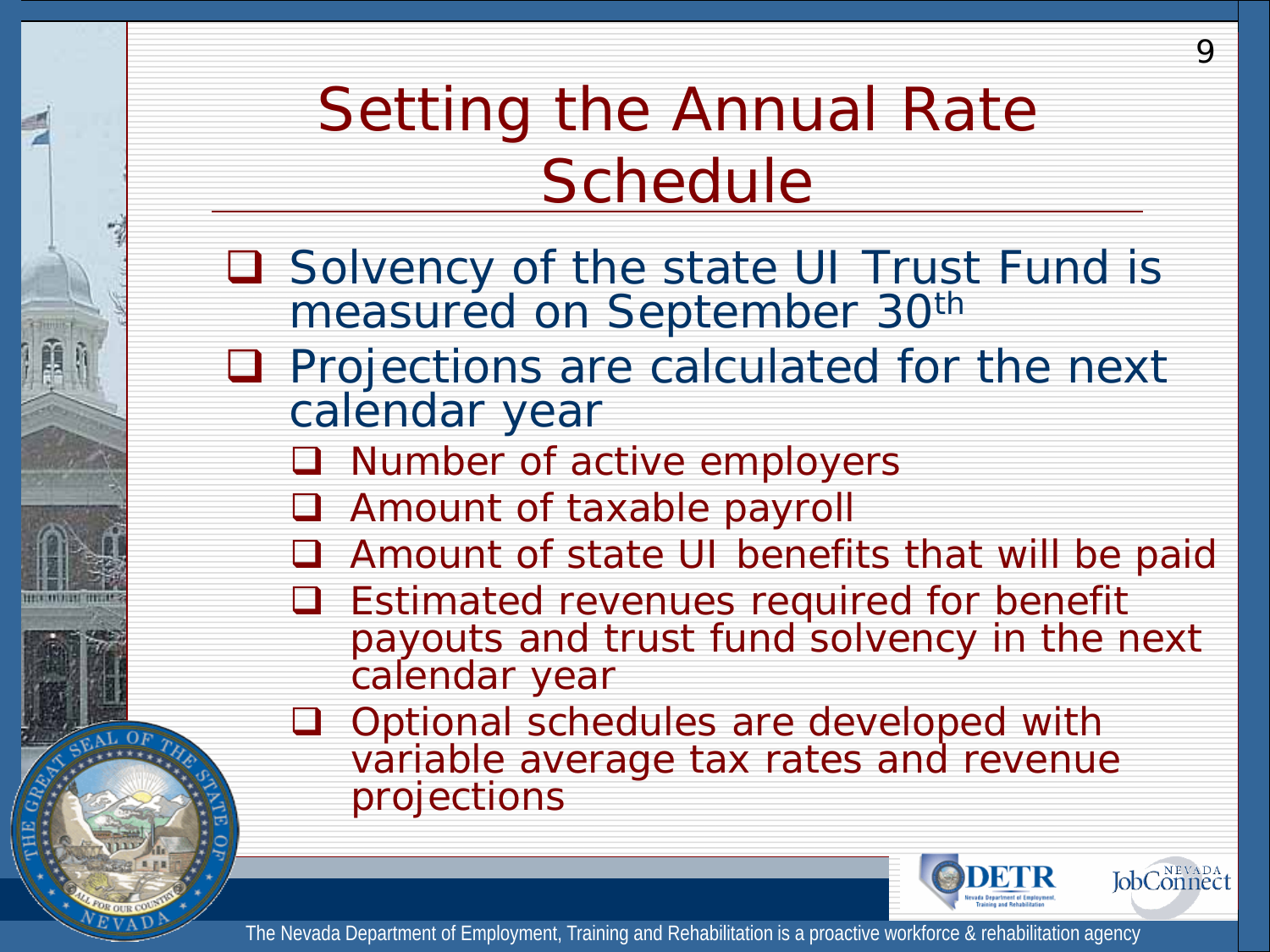#### **ESTIMATED REVENUE AND EMPLOYER DISTRIBUTION CALENDAR YEAR 2020**

望

Ĥ

HIGHRADIS (IT) IS

CAL O

**ROUR** T)

|                | <b>RESERVE RATIO</b>            |              | <b>TAX</b>             | <b>EMPLOYERS</b> |               | <b>TAXABLE WAGES</b>         |        | <b>REVENUE</b> |  |  |
|----------------|---------------------------------|--------------|------------------------|------------------|---------------|------------------------------|--------|----------------|--|--|
| <b>Class</b>   | From                            | To           | <b>RATE</b>            | $\pmb{\sharp}$   | $\%$          | (\$MILL)                     | %      | (\$MILL)       |  |  |
| 18             | $\,<$                           | $-10.2$      | 5.40%                  | 2482             | 4.7%          | \$1,024.24                   | 3.0%   | \$55.31        |  |  |
| 17             | $-10.2$                         | $-8.6$       | 5.05%                  | 187              | 0.4%          | \$67.31                      | 0.2%   | \$3.40         |  |  |
| 16             | $-8.6$                          | $-7.0$       | 4.75%                  | 194              | 0.4%          | \$57.22                      | 0.2%   | \$2.72         |  |  |
| 15             | $-7.0$                          | $-5.4$       | 4.45%                  | 270              | 0.5%          | \$85.69                      | 0.3%   | \$3.81         |  |  |
| 14             | $-5.4$                          | $-3.8$       | 4.15%                  | 312              | 0.6%          | \$92.23                      | 0.3%   | \$3.83         |  |  |
| 13             | $-3.8$                          | $-2.2$       | 3.85%                  | 370              | 0.7%          | \$203.46                     | 0.6%   | \$7.83         |  |  |
| 12             | $-2.2$                          | $-0.6$       | 3.55%                  | 490              | 0.9%          | \$260.94                     | 0.8%   | \$9.26         |  |  |
| 11             | $-0.6$                          | 1.0          | 3.25%                  | 1600             | 3.1%          | \$384.93                     | 1.1%   | \$12.51        |  |  |
| 10             | 1.0                             | 2.6          | 2.95%                  | 880              | 1.7%          | \$517.17                     | 1.5%   | \$15.26        |  |  |
| 9              | 2.6                             | 4.2          | 2.65%                  | 1342             | 2.6%          | \$1,039.62                   | 3.1%   | \$27.55        |  |  |
| 8              | 4.2                             | 5.8          | 2.35%                  | 1988             | 3.8%          | \$1,750.51                   | 5.1%   | \$41.14        |  |  |
| $\overline{7}$ | 5.8                             | 7.4          | 2.05%                  | 3227             | 6.2%          | \$3,613.69                   | 10.6%  | \$74.08        |  |  |
| 6              | 7.4                             | 9.0          | 1.75%                  | 6244             | 11.9%         | \$6,804.02                   | 20.0%  | \$119.07       |  |  |
| 5              | 9.0                             | 10.6         | 1.45%                  | 8185             | 15.6%         | \$10,085.32                  | 29.7%  | \$146.24       |  |  |
| 4              | 10.6                            | 12.2         | 1.15%                  | 9073             | 17.3%         | \$6,083.91                   | 17.9%  | \$69.97        |  |  |
| 3              | 12.2                            | 13.8         | 0.85%                  | 6990             | 13.3%         | \$1,272.01                   | 3.7%   | \$10.81        |  |  |
| $\overline{2}$ | 13.8                            | 15.4         | 0.55%                  | 3136             | 6.0%          | \$335.98                     | 1.0%   | \$1.85         |  |  |
| $\mathbf{1}$   | 15.4                            | $\,>$        | 0.25%                  | 5393             | 10.3%         | \$321.76                     | 0.9%   | \$0.80         |  |  |
|                |                                 |              |                        |                  |               |                              |        |                |  |  |
|                | <b>Total Eligible Employers</b> |              |                        | 52,363           | 100.0%        | \$34,000.00                  | 100.0% | \$605.44       |  |  |
|                | New Employers                   |              | 2.95%                  | 26,991           |               | \$2,300.00                   |        | \$67.85        |  |  |
|                |                                 | <b>TOTAL</b> |                        | 79,354           |               | \$36,300.00                  |        | \$673.29       |  |  |
|                |                                 |              | Average UI Rate: 1.85% |                  | C.E.P.: 0.05% | <b>TOTAL TAX RATE: 1.90%</b> |        |                |  |  |
|                |                                 |              |                        |                  |               |                              |        |                |  |  |



JobConnect

The Nevada Department of Employment, Training and Rehabilitation is a proactive workforce & rehabilitation agency

10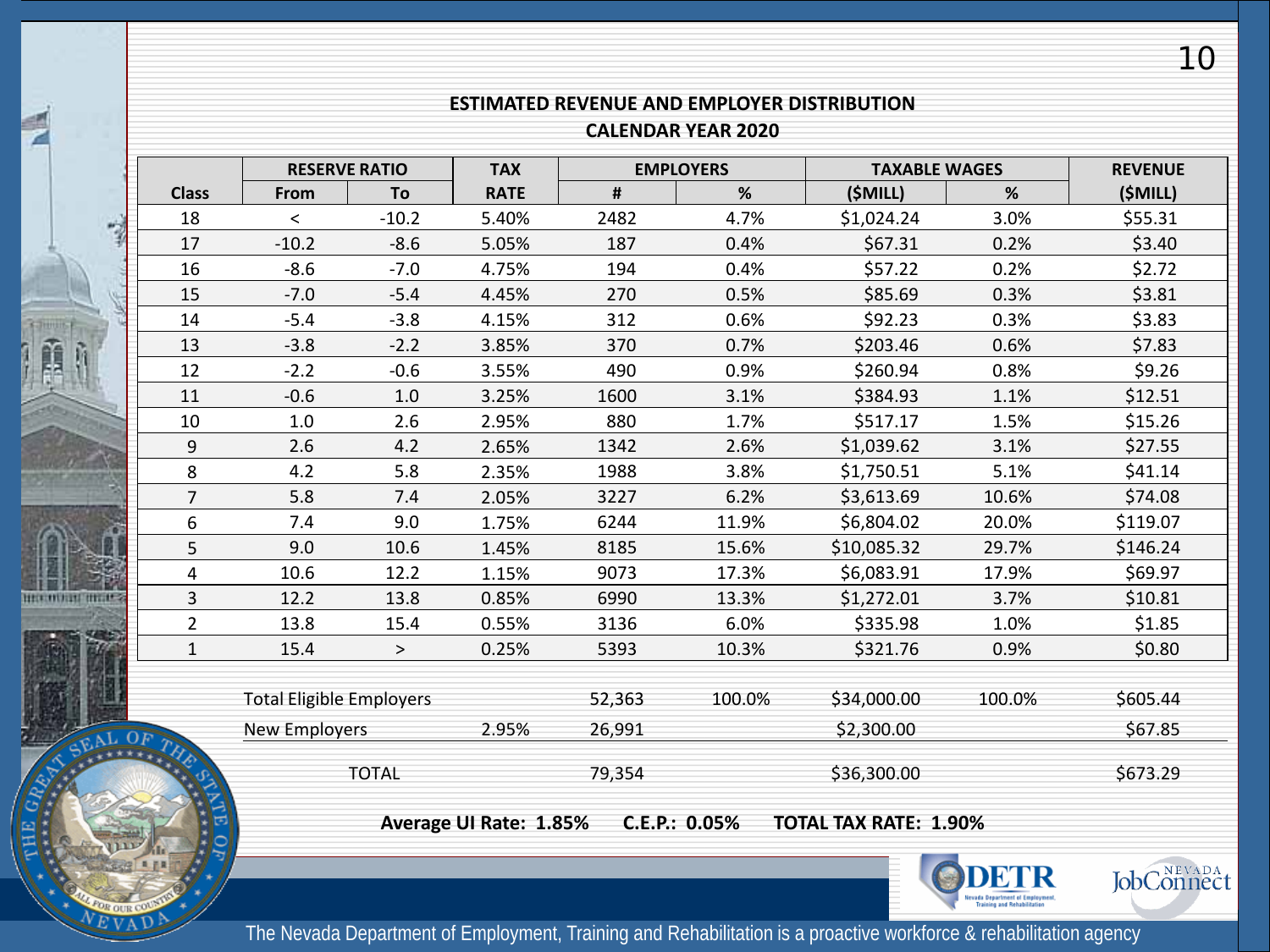#### **ESTIMATED REVENUE AND EMPLOYER DISTRIBUTION**

#### **CALENDAR YEAR 2020**

|                                 | <b>RESERVE RATIO</b>                                                    |              | <b>TAX</b>  | <b>EMPLOYERS</b> |             | <b>TAXABLE WAGES</b> |          | <b>REVENUE</b> |
|---------------------------------|-------------------------------------------------------------------------|--------------|-------------|------------------|-------------|----------------------|----------|----------------|
| <b>Class</b>                    | From                                                                    | To           | <b>RATE</b> | $\pmb{\sharp}$   | %           | (\$MILL)             | %        | (\$MILL)       |
| 18                              | $\,<\,$                                                                 | $-10.8$      | 5.40%       | 2409             | 4.6%        | \$997.12             | 2.9%     | \$53.84        |
| 17                              | $-10.8$                                                                 | $-9.2$       | 5.05%       | 191              | 0.4%        | \$64.10              | 0.2%     | \$3.24         |
| 16                              | $-9.2$                                                                  | $-7.6$       | 4.75%       | 182              | 0.3%        | \$70.66              | 0.2%     | \$3.36         |
| 15                              | $-7.6$                                                                  | $-6.0$       | 4.45%       | 220              | 0.4%        | \$68.12              | 0.2%     | \$3.03         |
| 14                              | $-6.0$                                                                  | $-4.4$       | 4.15%       | 296              | 0.6%        | \$92.84              | 0.3%     | \$3.85         |
| 13                              | $-4.4$                                                                  | $-2.8$       | 3.85%       | 361              | 0.7%        | \$119.97             | 0.4%     | \$4.62         |
| 12                              | $-2.8$                                                                  | $-1.2$       | 3.55%       | 440              | 0.8%        | \$260.53             | 0.8%     | \$9.25         |
| 11                              | $-1.2$                                                                  | 0.4          | 3.25%       | 1532             | 2.9%        | \$351.05             | 1.0%     | \$11.41        |
| 10                              | 0.4                                                                     | 2.0          | 2.95%       | 767              | 1.5%        | \$440.87             | 1.3%     | \$13.01        |
| 9                               | 2.0                                                                     | 3.6          | 2.65%       | 1175             | 2.2%        | \$840.13             | 2.5%     | \$22.26        |
| 8                               | 3.6                                                                     | 5.2          | 2.35%       | 1704             | 3.3%        | \$1,309.91           | 3.9%     | \$30.78        |
| $\overline{7}$                  | 5.2                                                                     | 6.8          | 2.05%       | 2642             | 5.0%        | \$2,732.45           | 8.0%     | \$56.02        |
| 6                               | 6.8                                                                     | 8.4          | 1.75%       | 4481             | 8.6%        | \$5,496.05           | 16.2%    | \$96.18        |
| 5                               | 8.4                                                                     | 10.0         | 1.45%       | 7956             | 15.2%       | \$9,741.07           | 28.7%    | \$141.25       |
| 4                               | 10.0                                                                    | 11.6         | 1.15%       | 9164             | 17.5%       | \$7,967.05           | 23.4%    | \$91.62        |
| 3                               | 11.6                                                                    | 13.2         | 0.85%       | 8087             | 15.4%       | \$2,515.48           | 7.4%     | \$21.38        |
| $\overline{2}$                  | 13.2                                                                    | 14.8         | 0.55%       | 4561             | 8.7%        | \$532.26             | 1.6%     | \$2.93         |
| $\mathbf{1}$                    | 14.8                                                                    | $\rm{>}$     | 0.25%       | 6195             | 11.8%       | \$400.32             | 1.2%     | \$1.00         |
| <b>Total Eligible Employers</b> |                                                                         |              | 52,363      | 100.0%           | \$34,000.00 | 100.0%               | \$569.03 |                |
|                                 | New Employers                                                           |              | 2.95%       | 26,991           |             | \$2,300.00           |          | \$67.85        |
|                                 |                                                                         | <b>TOTAL</b> |             | 79,354           |             | \$36,300.00          |          | \$636.88       |
|                                 | C.E.P.: 0.05%<br>Average UI Rate: 1.75%<br><b>TOTAL TAX RATE: 1.80%</b> |              |             |                  |             |                      |          |                |
|                                 |                                                                         |              |             |                  |             |                      | DETR     | JobConnect     |

Ĥ

HERRICHE HELL

KN

OUR



The Nevada Department of Employment, Training and Rehabilitation is a proactive workforce & rehabilitation agency

11